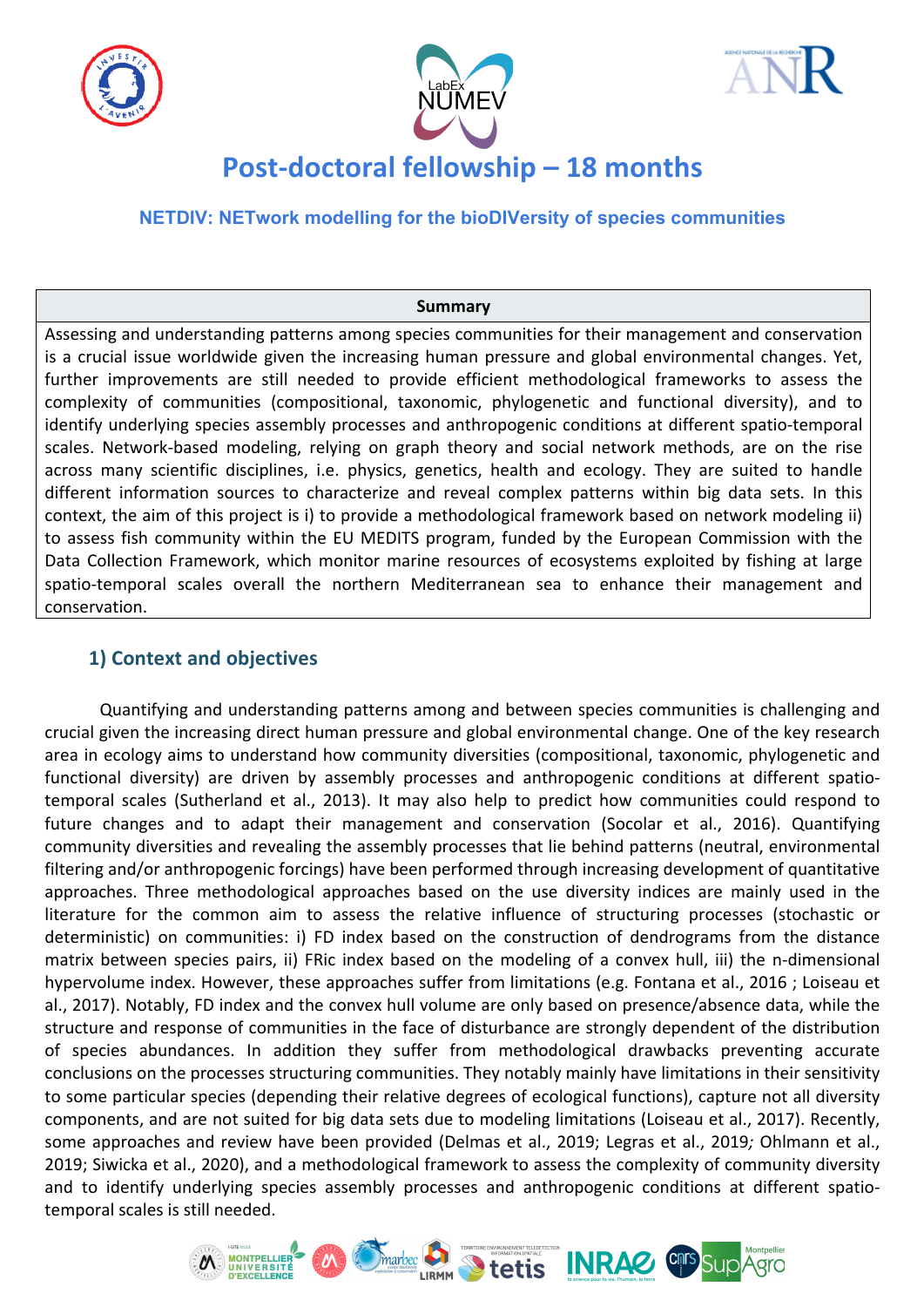Network-based analyses, relying on graph theory and/or social network measures (Bondy & Murty, 2008 ; Scott, 2013), are on the rise across many scientific disciplines, such as physics, genetics, health and ecology. These methods are getting an increasing interest due to the number of different information and data they can handle as well as their ability to describe and reveal complex, often emergent, patterns and dynamics (Bullmore & Sporns, 2010 ; Jacoby and Freeman, 2016). These analyses involve modeling algorithms, mathematical indices and graphical approaches that complement traditional tools of these disciplines (Jacoby and Freeman, 2016). Network-based modeling has been used in different fields related to various ecological and evolutionary phenomena such as animal behaviour, landscape ecology, trophic ecology, as well as mutualistic and host-parasitoid networks. Recently, network-based algorithms have been used to describe and understand patterns of vegetal communities and its link with ecosystem functioning (Siwicka et al., 2020). In community ecology, networks can be viewed as spatio-temporal dynamic structures composed of nodes or entities (e.g. species) and links (e.g. species (dis-)similarities). In this frame, network modeling can quantify many functional and relational characteristics including structural and dynamic complexity, and the effect of explanatory/forcing variables (Strogatz, 2001). To assess graph structures and networks' properties, many approaches and indices have been developed (e.g., degree of node assortativeness, node importance to overall network and centrality metrics, among others). However, in the field of community ecology, modeling development and applications are still scarce (e.g. Delmas et al., 2019; Legras et al., 2019; Ohlmann et al., 2019; Siwicka et al., 2020), and a methodological framework and guidance are still needed.

In this context, the aims of this post-doc research is i) to provide a methodological framework based on network modeling, with both graph theory and social network methods, in order to assess and quantify community diversity and ecological processes that underpin the observed complex patterns, and ii) to apply this framework to Mediterranean exploited fish communities in order to investigate and identify the processes (neutral, environmental filtering and/or anthropogenic forcings) that lie behind observed large spatio-temporal patterns, and identify priority zones of interest for management and conservation of these critical marine resources for human populations.

First, a review of existing methods in network-based modeling and analyses will be performed. The goal of this task is to identify which methods can be more suitable to assess and quantify ecological community and underlying processes. The research could benefit from the convergent development across different disciplines involving various data. Then, once methods and techniques are identified, the post-doctoral research will work on how to develop, adapt and implement these methodologies to analyze ecological communities (article 1, submitted month 9). Second, this framework will be applied to Mediterranean fish communities to address above research questions, with implication for the management and conservation of these communities (article 2, submitted month 18). All the data needed are already available within the European MEDITS program "Mediterranean international trawl survey" (Spedicato et al., 2019). This program is funded annually by the European Commission within the Data Collection Framework (DCF), since 1994 until at least 2027 (obligatory in the frame of the EU Common Fisheries Policy (CFP)). Within this program, marine ecosystems exploited by fishing are monitored at large spatio-temporal scales overall the northern Mediterranean sea to enhance their management and conservation (Figure 1). These data consist in 154 fish abundance from about 20, 000 hauls within the range of 10 to 800 m depth performed annually between 1994 and 2019 by standardized scientific bottom trawl field surveys across the northern Mediterranean Sea (Spain to Cyprus). Functional traits and phylogenetic data of fishes are also available (Granger et al., 2015), as well as 6 variables characteristic of environmental gradients (e.g. climate change and changes in productivity) and anthropogenic pressures: depth, temperature, chlorophyll a, nitrate, dissolved oxygen, fishing pressure due to exploitation (Mérigot et al., 2019).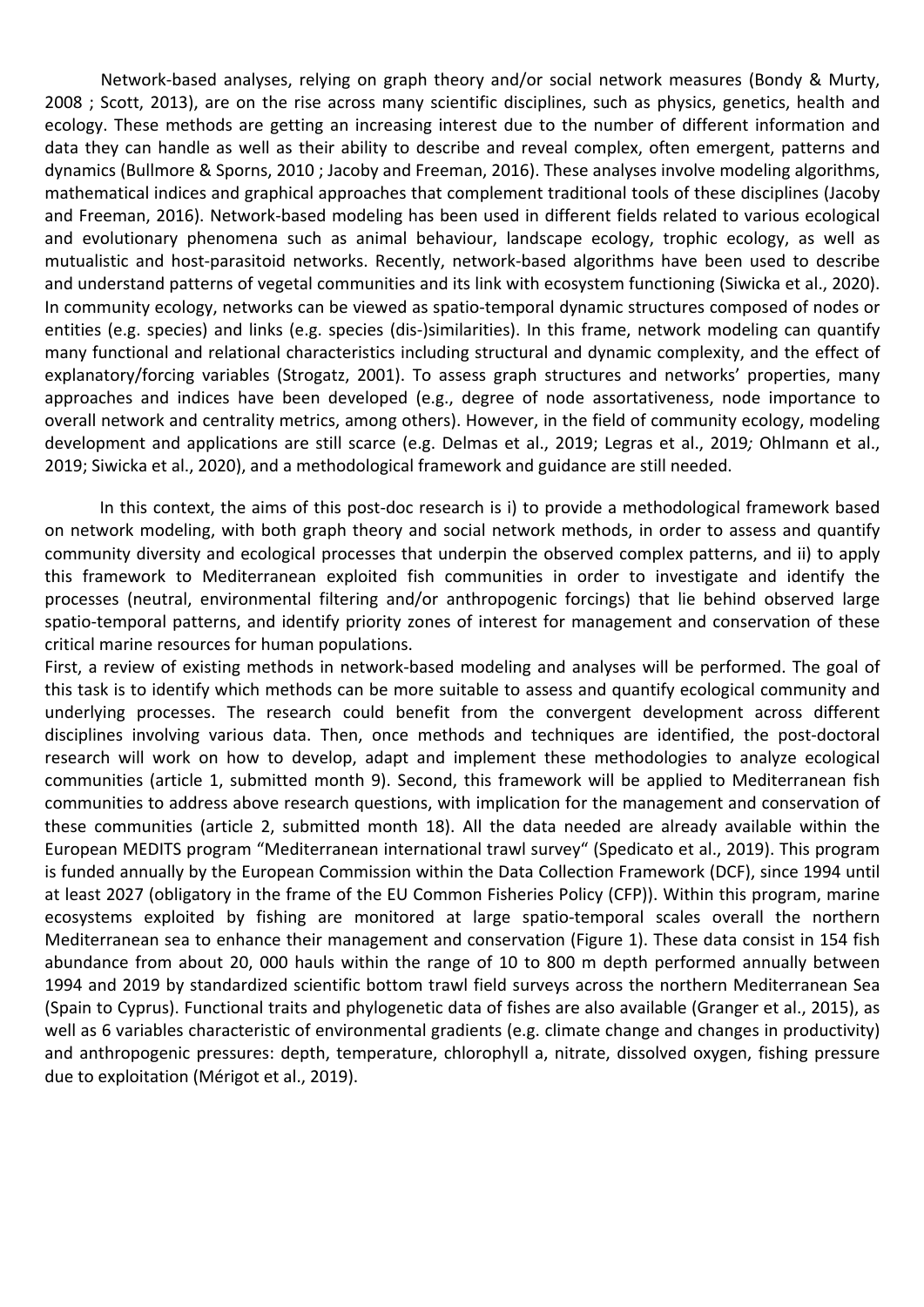

ing interpretations sampled each year within the EU MEDITS "Mediterranean international trawl survey" program, by a<br>Figure 1: Stations sampled each year within the EU MEDITS "Mediterranean international trawl survey" prog scientific fishing trawl surveys to monitor marine demersal resources since 1994. Numbers are Geographical Sub Areas (GSA) defined by the fisheries management organization GFCM "General Fisheries Commission for the Mediterranean".

This project is thus multi-disciplinary as it involves various and complementary domains of mathematics, data mining from social network analysis and graph theory, as well as quantitative and theoretical ecology. The post doctorate will work in a multidisciplinary team composed by experts in data science, network modeling and quantitative ecologists. The Research Units involved in the project are: the UMR MARBEC "Marine Biodiversity, Exploitation and Conservation" (Dr. B. Mérigot), UMR LIRMM "Laboratory of Computer Science, Robotics and Microelectronics of Montpellier" (Prof. P. Poncelet), , and UMR TETIS "Territory, Environment, Teledetection, Spatial Information" (Dr. D. Ienco). The project i) involves collaborations with scientists among 9 countries participating to the EU MEDITS program which still continues at least until 2027: Spain, France, Italy, Malta, Slovenia, Montenegro, Albania, Greece, Cyprus, and ii) will develop a methodological framework for species communities flexible to be applied for both terrestrial and marine ecosystems, thus with potential interest of a broad scientific community.

Clusters for modeling are available through the MBB "Montpellier Bioinformatics and Biodiversity" platform. A personal computer for the post-doctorate will be provided by UM-MARBEC.

# **2) Outcomes**

Two articles in international scientific iournals are planned: one proposing methodological framework (article 1, submitted month 9), one applying the framework one the exploited marine fish communities to enhance their management and conservation (article 2, submitted month 18). These latter are of critical concern for socio-economic aspects, dealing with marine resources to feed human populations, for the fisheries management organization GFCM "General Fisheries Commission for the Mediterranean", and European Commission funding the MEDITS program by the Data Collection Framework (DCF). The proposed project is thus in line with the main scientific pillars of the I-Site Montpellier University of Excellence (MUSE), « Feed, Care and Protect ».

In addition, according to the progress of the above works, the post-doctorate could participate to the FISHGLOB project (co-PI B. Mérigot with Maria L.D. Palomares from the University of British Columbia, Vancouver, Canada) which consists in analysing fish biodiversity trends faced to global change based on an ongoing creation of a worldwide database of scientific trawl surveys.

#### **3) Skills and requirements**

The postdoc position is open for two different kinds of profile, both are welcome to apply: 1) PhD in quantitative ecology with interest in computational science and network analysis or 2) PhD in Computer Science and statistics with a previous record of publications in the field of complex network analysis, community detection and link prediction/characterization. In both cases R and/or Python language skills should be already acquired. We are also looking for a person with open mind attitude, proactive and capable to carry out research with a certain degree of autonomy.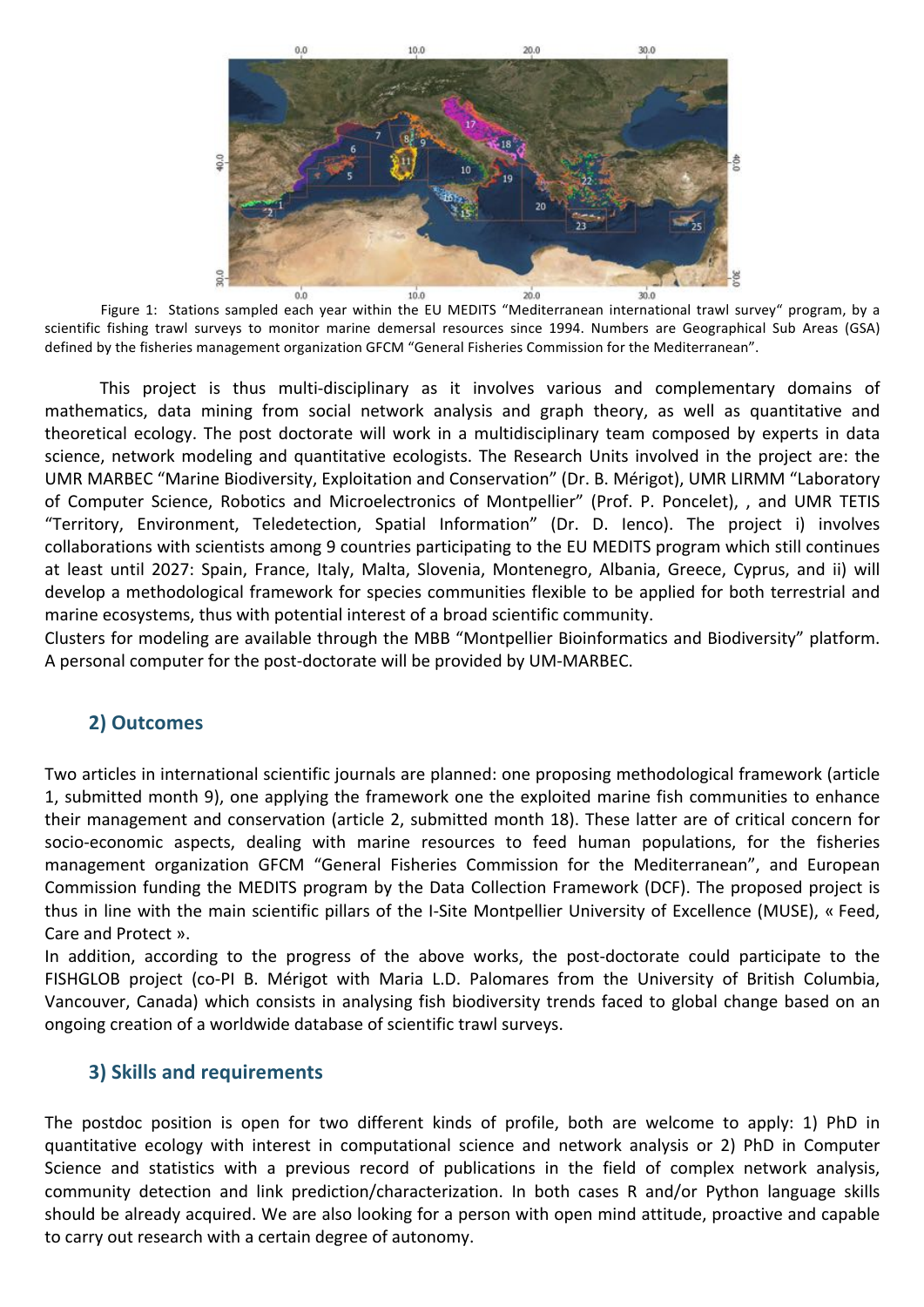## **4) Salary**

Growth salary is 3 886.48€/month, INM 564 for 2-years and 10 months after PhD defense.

# **5) Period of contract**

The post-doc could start between september and december 2020. A first contract will be done for 12 months, and the commission of the LabEx NUMEV will plan an audition around month 9 for advance assessment in order to decide 6 months more of contract (i.e. 18 months in total).

## **6) Location**

UMR MARBEC « Marine Biodiversity, Conservation & Exploitation » at Sète, and UMR LIRMM at Montpellier, France.

# **7) Application**

Please send your CV, motivation letter, as well as a maximum of 2 recommendation letters to the following responsibles of the NETDIV project:

| Name                | Email                           | Structure         | Laboratory |
|---------------------|---------------------------------|-------------------|------------|
| Dr. Bastien Mérigot | bastien.merigot@umontpellier.fr | Univ. Montpellier | UMR MARBEC |
| Pr. Pascal Poncelet | pascal.poncelet@umontpellier.fr | Univ. Montpellier | UMR LIRMM  |
| Dr. Dino Jenco      | dino.ienco@inrae.fr             | <b>INRAE</b>      | UMR TETIS  |

#### References

- Bondy, J.A. & Murty, U.S.R. (2008). Graph Theory. *Springer*, New York.

- Bullmore, E. & Sporns, O. (2009). Complex brain networks: graph theoretical analysis of structural and functional systems. Nature *Reviews Neuroscience*, 10, 186-198.

- Delmas, E., Besson, M., Brice, M.H., Burkle, L.A., Dalla Riva, G.V., Fortin, M.J., Gravel, D., Guimarães Jr, P.R., Hembry, D.H., Hewman, H.A., Olesen, J.M., Pires, M.M, Yeakel, J.D., Poisot, T. (2019). Analysing ecological networks of species interactions. *Ecological Reviews*, 94, 16-36.

- Fontana, S., Petchey, O.L., Pomati, F. (2016). Individual-level trait diversity concepts and indices to comprehensively describe community change in multidimensional trait space. *Functional Ecology*, 30, 808-818.

- Granger, V., Fromentin, J.M., Bez, N., Relini, G., Meynard, C.N., Gaertner, J.C., Maiorano, P., Garcia Ruiz, C., Follesa, C., Gristina, M., Peristeraki, P., Brind'Amour, A., Carbonara, P., Charilaou, C., Esteban, A., Jadaud, A., Joksimovic, A., Kallianiotis, A., Kolitari, J., Manfredi, C., Massuti, E., Mifsud, R., Quetglas, A., Refes, W., Sbrana, M., Vrgoc, N., Spedicato, M.T., Mérigot, B. (2015). Large-scale spatio-temporal monitoring highlights hotspots of demersal fish diversity in the Mediterranean Sea. Progress in Oceanography, 130, 65-74. 

- R. Interdonato, A. Tagarelli, D. Ienco, A. Sallaberry, P. Poncelet: Local community detection in multilayer networks. Data Min. Knowl. Discov. 31(5): 1444-1479 (2017)

- Jacoby, D.M. & Freeman R. (2016). Emerging network-based tools in movement ecology. *Trends in Ecology Evolution*, 31, 301-314. - Legras, G., Loiseau, N., Gaertner, J.C., Poggiale, J.C., Ienco, D., Gaertner-Mazouni, N., Mérigot, B., 2019. Assessment of congruence between co-occurrence and functional networks: a new framework for revealing community assembly rules. Nature: Scientific *Reports,* 9: 19996.

- Loiseau, N., Legras, G., Gaertner, J.C., Verley, P., Chabanet, P., Mérigot, B. (2017). Performance of partitioning functional betadiversity indices: Influence of functional representation and partitioning methods. *Global Ecology and Biogeography,* 26, 753-752.

- Mérigot, B., Gaertner, J.C, Brind'Amour, A., Carbonara, P., Esteban, A., Garcia-Ruiz, C., Gristina, M., Imzilen, T., Jadaud, A., Joksimovic, A., Kavadas, S., Kolitari, J., Maina, I., Maiorano, P., Manfredi, C., Micallef, R., Peristeraki, P., Relini, G., Sbrana, M., Spedicato, M.T., Thasitis, I., Vittori, S., Vrgoc N. (2019). Stability of the relationships among demersal fish assemblages and environmental-trawling drivers at large spatio-temporal scales in the northern Mediterranean Sea. Scientia Marina, 83S1, 153-163. - Ohlmann, M., Miele, V., Dray, S., Chalmandrier, L., O'Connor, L., Thuiller, W. (2019). Diversity indices for ecological networks: a unifying framework using Hill numbers. *Ecology Letters*, 22, 737-747.